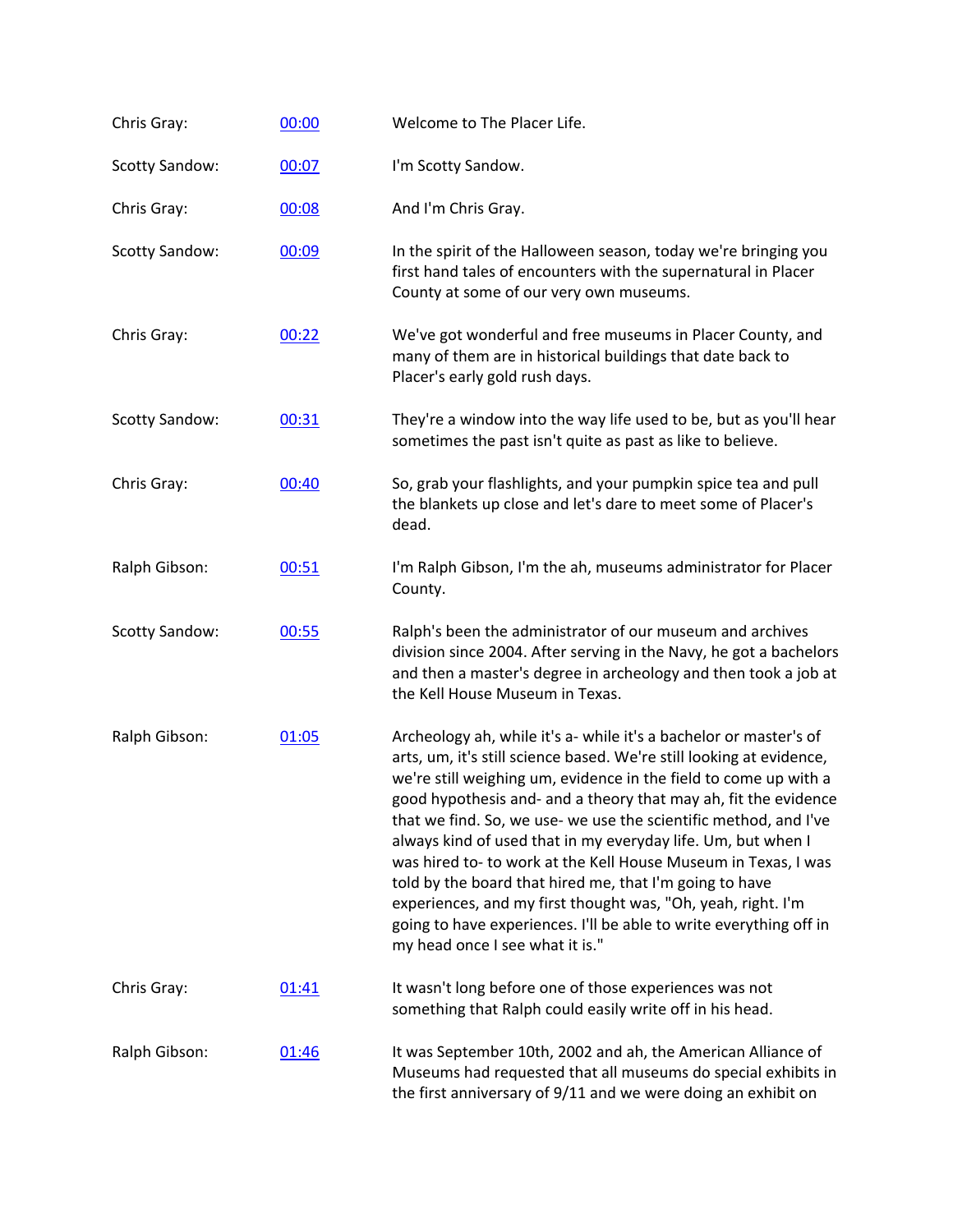the Red Cross in Wichita Falls, which was started by Willie May Kell, one of the Kell daughters.

- Ralph Gibson: [02:03](https://www.rev.com/transcript-editor/Edit?token=fmDcICbMIjp5wOgXyrEHESUoqZ-76zL_7V_03n-QVGBudm6vdcJ7gIIa9ap-XeAba2UAe4XdpMf76oHGvWJ4QfYc3FM&loadFrom=DocumentDeeplink&ts=123.42) And ah, my (laughs) exhibit team was made up of ah, a bunch of volunteers, who were in their 70's and 80's. So, a lot of the work just fell to me. And I was ah, working well into the night on September 10th to try to get this exhibit done. And it was almost 10 o'clock at night, and I'm working in this one little room, and that's the only light on in the house because when I started, it was daylight. And so, as the night grew on, just this little island of light is where I worked.
- Ralph Gibson: [02:34](https://www.rev.com/transcript-editor/Edit?token=5p7lxNwlH9Qz6w3tXqeYNyFzdGYo52Ms4w1I_kOzkjbRCmgCBDpvt8ZKcDRQwG8cp7ahw0rkpbEsD1O-EpXLBWqzai4&loadFrom=DocumentDeeplink&ts=154) And all of a sudden, I heard ah, the back screen porch door open. And then I heard the kitchen door open. And then I heard ladies talking. And then I heard footfalls on the linoleum in the kitchen, and they're still talking. I kn- I immediately thought that my volunteers had saw the light on and said, "Oh, Ralph's working late tonight," and maybe they were going to pitch in to give me a hand so, I started talking to them as I started walwalking toward another light to help them see their way.
- Ralph Gibson: [03:21](https://www.rev.com/transcript-editor/Edit?token=5jyL7hxAPM7Feco1cOm0Y-98j8i8VU9-fkduMWMUKTVJSn7rwb27Irg1u0Me06qg2ZAwZ_AUcW0fC3vFlSvMkWdGocs&loadFrom=DocumentDeeplink&ts=201.08) And I- I said, "I'm gonna get the light. Don't worry." And they were walking right toward me and right where they should be right in front of me, walking and talking, I turn the light on and there was no one there.
- Ralph Gibson:  $03:34$  And that really got me more than anything else. Um, was just I mean, the- the hair on my head stood up, and I got goose pimples all over my- my flesh and ah, I ended up turning on every single light in that house to finish that exhibit, and I don't think I turned them off when I left. I think I just left them all on that night when I was done and came back, but that really shook me.
- Ralph Gibson: [03:58](https://www.rev.com/transcript-editor/Edit?token=PQx-XjbwLVSE4EERQOZopI-zgcfoDkeCiAU1YgsQQ_RsmPXfPBsIEVX2j0N9zeL2G4_2_dl8YmQsgvuTxVLZU8rFuNQ&loadFrom=DocumentDeeplink&ts=238.15) My logical side said you heard talking out in the street, and I ran out and I looked. There was no one up and down the street, no one around. Um, It's not in a very busy part of town. It's in a quiet part of town and ah, and then I thought, "Wait a minute, you didn't just hear voices, you heard the back screen door open. You heard the kitchen door open. You heard footfalls on the linoleum. Those aren't going to come from the street."
- Ralph Gibson: [04:23](https://www.rev.com/transcript-editor/Edit?token=HAC6mkXIwZqBR5MlsKEmRPxZrVt08A1yvKyQA5HeWA7EEnH1k190ybwMc1VVGdKxIz72nRj4Jn675pe0ZU_jWOU7hVQ&loadFrom=DocumentDeeplink&ts=263.36) So, I- I don't you know, I- I can't explain that. I- i- it opened me up that- that there were things that we can't always explain. Um, I'm not going to come out and say what it is, I'm just going to say I can't explain what it was.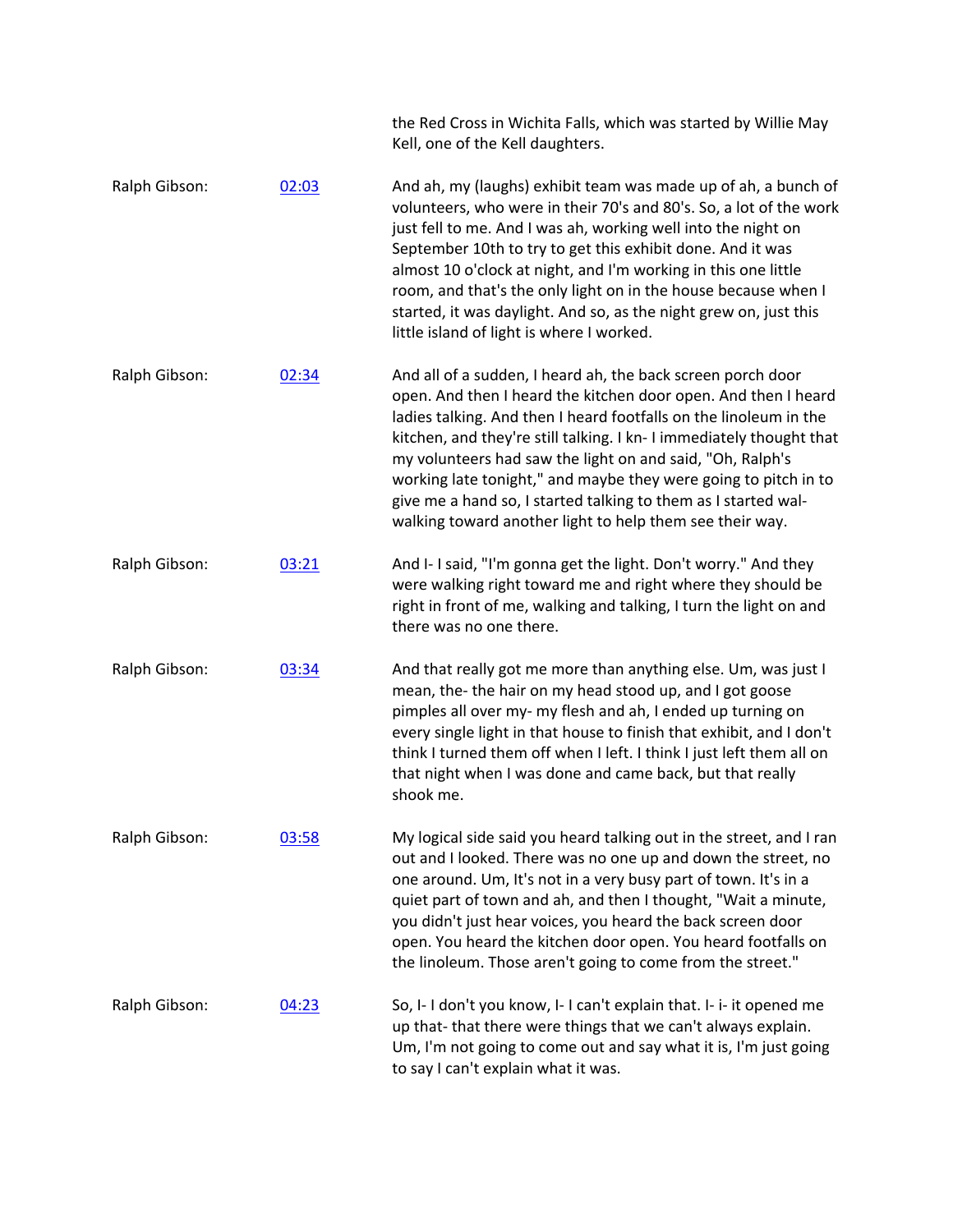| Ralph Gibson: | 04:38 | You go back, ah, a 100 years and beyond, death was ah, more<br>common than it is today, I mean, death has always been, d-<br>death's a part of life. But I mean, people that have multiple<br>children knowing that not all of them were going to make it to<br>adulthood. If you go walking through the Old Auburn Cemetery,<br>you're going to see a lot of ch- ah, children that are buried<br>there. There were accidents um, I mean, medical care wasn't<br>very good.                                                                                                                                                                                                                                                                                                                                                      |
|---------------|-------|----------------------------------------------------------------------------------------------------------------------------------------------------------------------------------------------------------------------------------------------------------------------------------------------------------------------------------------------------------------------------------------------------------------------------------------------------------------------------------------------------------------------------------------------------------------------------------------------------------------------------------------------------------------------------------------------------------------------------------------------------------------------------------------------------------------------------------|
| Ralph Gibson: | 05:06 | It was a violent time, and it was also a time when ah, you know,<br>if you got hurt, you got an infection, you know, t- there were<br>not good odds you were gonna make it. So, yeah, it was<br>Death was all around.                                                                                                                                                                                                                                                                                                                                                                                                                                                                                                                                                                                                            |
| Ralph Gibson: | 05:21 | History is- is haunting. I mean, we are working with ah, in our<br>museum every object we have was interacted with somebody<br>that has passed, and we're looking at buildings that were<br>occupied people- by people that are long gone. Um, and in fact,<br>if you walk through the Old Auburn Cemetery, you're actually<br>walking, you're seeing our history laid out, right there all our<br>important key figures from the ah, the gold rush era all the way<br>up to- to modern times. Um, these are- these are places that I<br>think people kind of skip over when they start studying the<br>history of an area, is an old cemetery. You're going to find<br>names in that cemetery that match all the streets in a town<br>you're from because of the- who these people were. So, history<br>is really about ghosts. |
| Chris Gray:   | 06:04 | And that history includes Placer County's gold rush.                                                                                                                                                                                                                                                                                                                                                                                                                                                                                                                                                                                                                                                                                                                                                                             |
| Ralph Gibson: | 06:07 | You know, that-that's probably the biggest part of the gold rush<br>is this mix of people from all over the world because  A lot- lot<br>of people don't really get how big a deal that was. I mean, this<br>was- this was as far as we can tell, one of the greatest migra-<br>migrations of people voluntarily that has happened in the<br>history of mankind where so many people wanted to come to-<br>to one little place on the- on the globe, and it was to find gold.                                                                                                                                                                                                                                                                                                                                                    |
| Ralph Gibson: | 06:32 | And ah, you've got people from the old world. You've got<br>people from China. You've got people from Australia and even<br>parts of Africa. Um, you've got people coming from all over. And<br>of course, they brang with their superstitions, their beliefs and<br>you have this sort of mixing of all this sort of stuff.                                                                                                                                                                                                                                                                                                                                                                                                                                                                                                     |
| Ralph Gibson: | 06:51 | And ah, and I think that-that may lend itself more to like a<br>ghost story or legends that you know, may have a supernatural<br>kind of feel to 'em. You certainly come across superstitions, like<br>ah, people um, ah, fearing ah, there was a- a  It wasn't for this                                                                                                                                                                                                                                                                                                                                                                                                                                                                                                                                                         |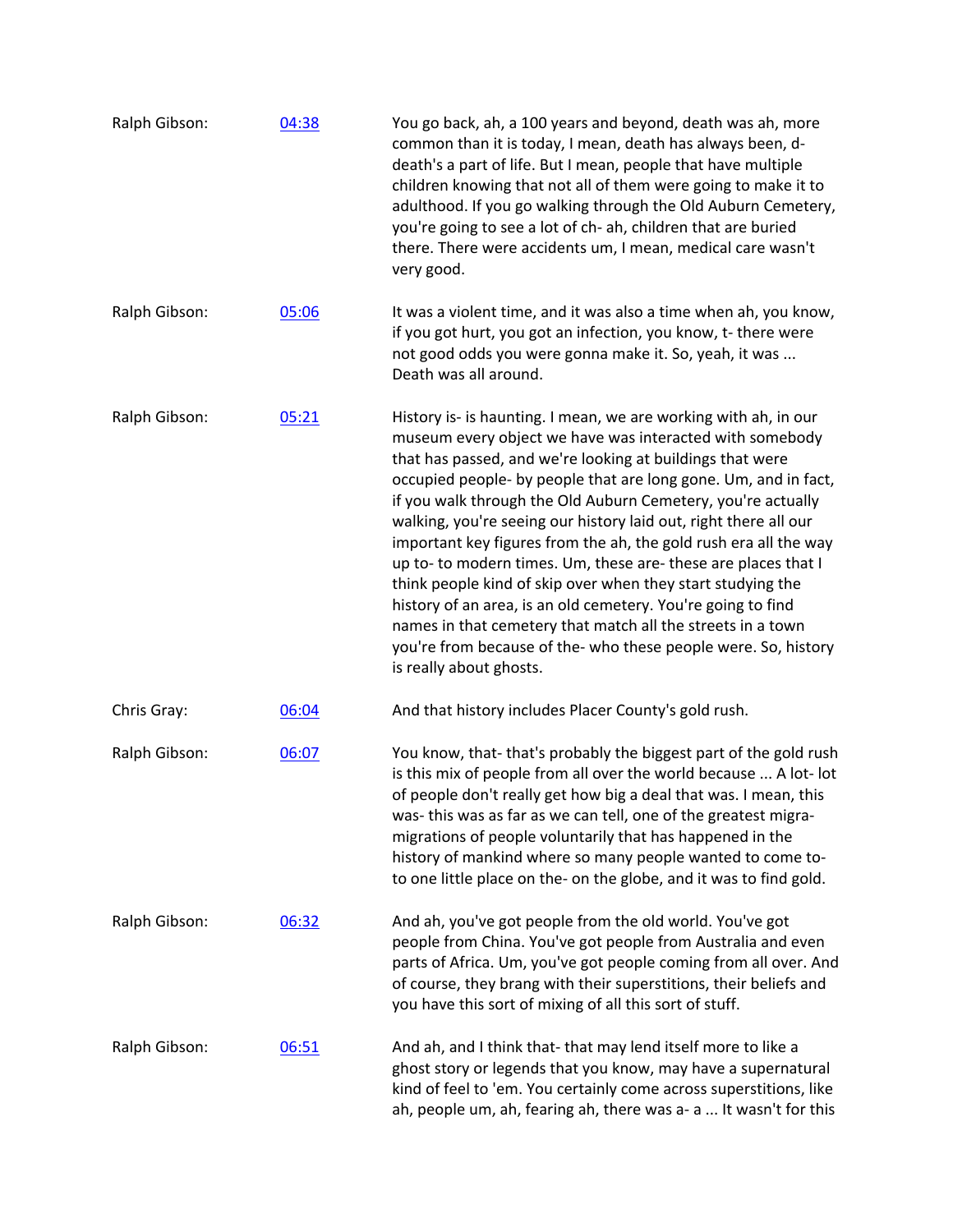|                       |       | area, it was another, I think a Nevada County about a miner<br>talking about a black cat, um, just being totally freaked out by it.<br>Um, and I know just from reading about not Placer County, but<br>just reading about the history of the er- of the era, you know,<br>there were some people that still believed in witches. Um, heck<br>the last trial where witchcraft was used as a defense was in the<br>1920's in Pennsylvania, so you know, the- the old world<br>superstitions were- were there.                             |
|-----------------------|-------|------------------------------------------------------------------------------------------------------------------------------------------------------------------------------------------------------------------------------------------------------------------------------------------------------------------------------------------------------------------------------------------------------------------------------------------------------------------------------------------------------------------------------------------|
| <b>Scotty Sandow:</b> | 07:37 | From the early days of Placer County, the courthouse was at the<br>center of every day life for a lot of folks. And as it turns out, a<br>lot of deaths too.                                                                                                                                                                                                                                                                                                                                                                             |
| Ralph Gibson:         | 07:46 | Ah, if you want to talk about the courthouse, it- it, we're going<br>all the way back to the gold rush era because if you've ever<br>been to the historic courthouse, there are two big magnolia<br>trees there. The magnolia tree that's ah, on the front corner of<br>the courthouse, if you were facing it, it'll be on that left, front<br>corner. Um, that magnolia tree that's on Lincoln Way, that area<br>is where the first cemetery was in Auburn. Ah, that was a gold<br>rush era cemetery 1849, 1850 probably to about 1852. |
| Ralph Gibson:         | 08:15 | And the reason that it stopped being a cemetery in 1852 was<br>they were going to put our second courthouse right on that<br>same spot where our current courthouse is and so, the county<br>acquired the land and they had to move those bodies to what<br>was then called the E Street Cemetery, which was where the<br>Veteran's Hall is today.                                                                                                                                                                                       |
| Ralph Gibson:         | 08:32 | So, they moved the bodies there. When you're moving old<br>graves, you pretty much can guarantee you're not going to<br>move 'em all. The second thing that happened was (laughs) they<br>had to move those bodies again from the-from the E Street<br>Cemetery to the Old Auburn Cemetery. So some of these, you<br>know, the-the gold rush was very transient, people were<br>moving around all the time. I didn't think they though it would<br>continue after they died, but it did.                                                 |
| Ralph Gibson:         | 08:52 | Um, so they were moved to the Old Auburn Cemetery. Now, not<br>just the grave, but once it became a courthouse ah, the-our<br>wooden courthouse was built, I think it opened in 1854, they<br>started construction in 1853. Um, that's where they had ah- ah,<br>hangings, the executions. And often people were buried at the<br>foot of the gallows.                                                                                                                                                                                   |
| Ralph Gibson:         | 09:14 | So, you know, we know there were some that were buried on<br>those ah- ah, right up there on the hill where the courthouse is.<br>In fact, they were digging a ditch in 1911 and found two                                                                                                                                                                                                                                                                                                                                               |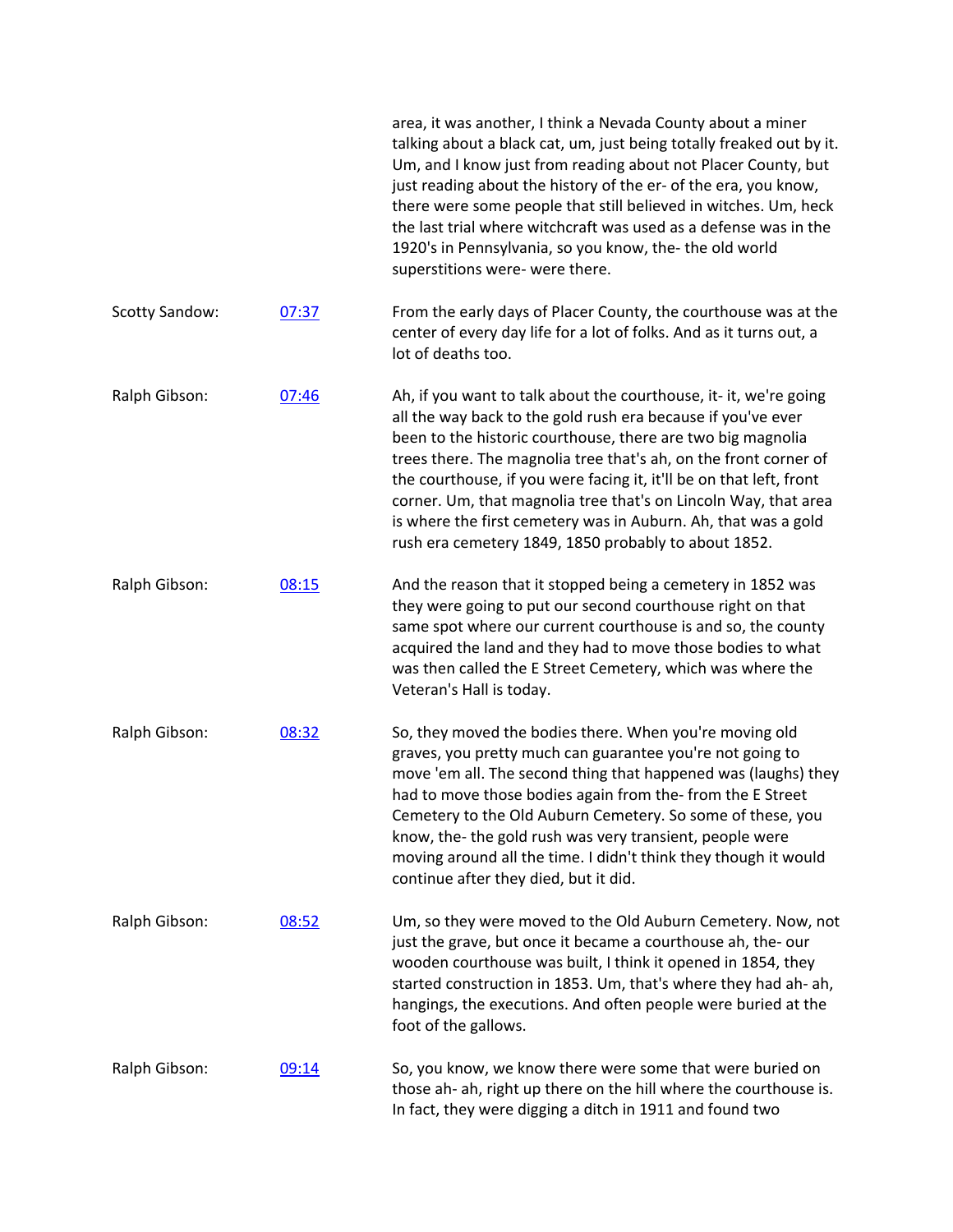|                       |       | skeletons. So, you know, those may have been bodies from<br>people that were-that were hung there. So, there's been<br>executions, there was the-there was the ah, the graveyard, our<br>first cemetery. And then ah, 1894 they started construction of<br>our current courthouse and it was completed ah, July 4th, 1898.                                                                                                                                                                                                                                                                                                                                                                                                                                                                                                                                                                                                                                                                                                        |
|-----------------------|-------|-----------------------------------------------------------------------------------------------------------------------------------------------------------------------------------------------------------------------------------------------------------------------------------------------------------------------------------------------------------------------------------------------------------------------------------------------------------------------------------------------------------------------------------------------------------------------------------------------------------------------------------------------------------------------------------------------------------------------------------------------------------------------------------------------------------------------------------------------------------------------------------------------------------------------------------------------------------------------------------------------------------------------------------|
| Chris Gray:           | 09:41 | Our ghost tour of some of Placer County's museums begins with<br>the sad story of little Leroy Cohen.                                                                                                                                                                                                                                                                                                                                                                                                                                                                                                                                                                                                                                                                                                                                                                                                                                                                                                                             |
| Ralph Gibson:         | 09:51 | Well actually, I probably need to tell you the story about the<br>little boy first. Um, the jailer of Placer County is, was a guy<br>named Leroy Cohen and he had a little boy who was just shy of<br>his third birthday. It was ah, August 20th, ah, 1899 and it was a<br>Sunday and he was taking a group of family members up to the<br>top of the cupola to look out, a spectacular view from the top of<br>the courthouse and they were all up there, they were looking at<br>it. It was- it was- it was a great view.                                                                                                                                                                                                                                                                                                                                                                                                                                                                                                       |
| Ralph Gibson:         | 10:20 | And they were getting ready to go down the stairs and one of<br>the ah, children got pretty frightened so, he though he'd walk<br>the kids down one at a time, carry them down this steep<br>staircase. Well, he took his son first, little Leroy. He was Leroy<br>Junior. He took him down the staircase, and he put him down<br>on a- on a landing um, above the fourth floor and there was<br>this-there was this skylight up there, this glass skylight. It was<br>right off where the staircase was and ah, he went back up to get<br>the other little kid and he was bringing that-that child down<br>and he got on the floor and his son wasn't there. Like, "Where<br>did Leroy go?" And then he saw one footprint next to a, on the<br>glass with the broken glass beyond it. And he knew his son had<br>fallen and he went down and ah, he had crushed his skull. And<br>ah, he languished for about ah, 24 hours. He died the next day.<br>But little Leroy ah, for all intensive purposes died in that<br>courthouse. |
| <b>Scotty Sandow:</b> | 11:19 | Just a quick note here, both the Placer County Museum and that<br>museum administrative offices are in the historic courthouse in<br>Auburn.                                                                                                                                                                                                                                                                                                                                                                                                                                                                                                                                                                                                                                                                                                                                                                                                                                                                                      |
| Ralph Gibson:         | 11:25 | My first experience was ah, very soon after I was hired. It was<br>the spring of 2005. I worked on Saturdays and I always came in<br>really early and I came and ah, I noticed all the glass, the<br>plexiglass on the first floor ah, right when you come in the<br>hallway was all dirty. And I though, "Man, I need to clean this<br>before we open at 10 o'clock."                                                                                                                                                                                                                                                                                                                                                                                                                                                                                                                                                                                                                                                            |
| Ralph Gibson:         | 11:45 | So I went and got my cleaning supplies. I washed every piece of<br>plexiglass I could find. I got it all shining, I got ah, all the                                                                                                                                                                                                                                                                                                                                                                                                                                                                                                                                                                                                                                                                                                                                                                                                                                                                                               |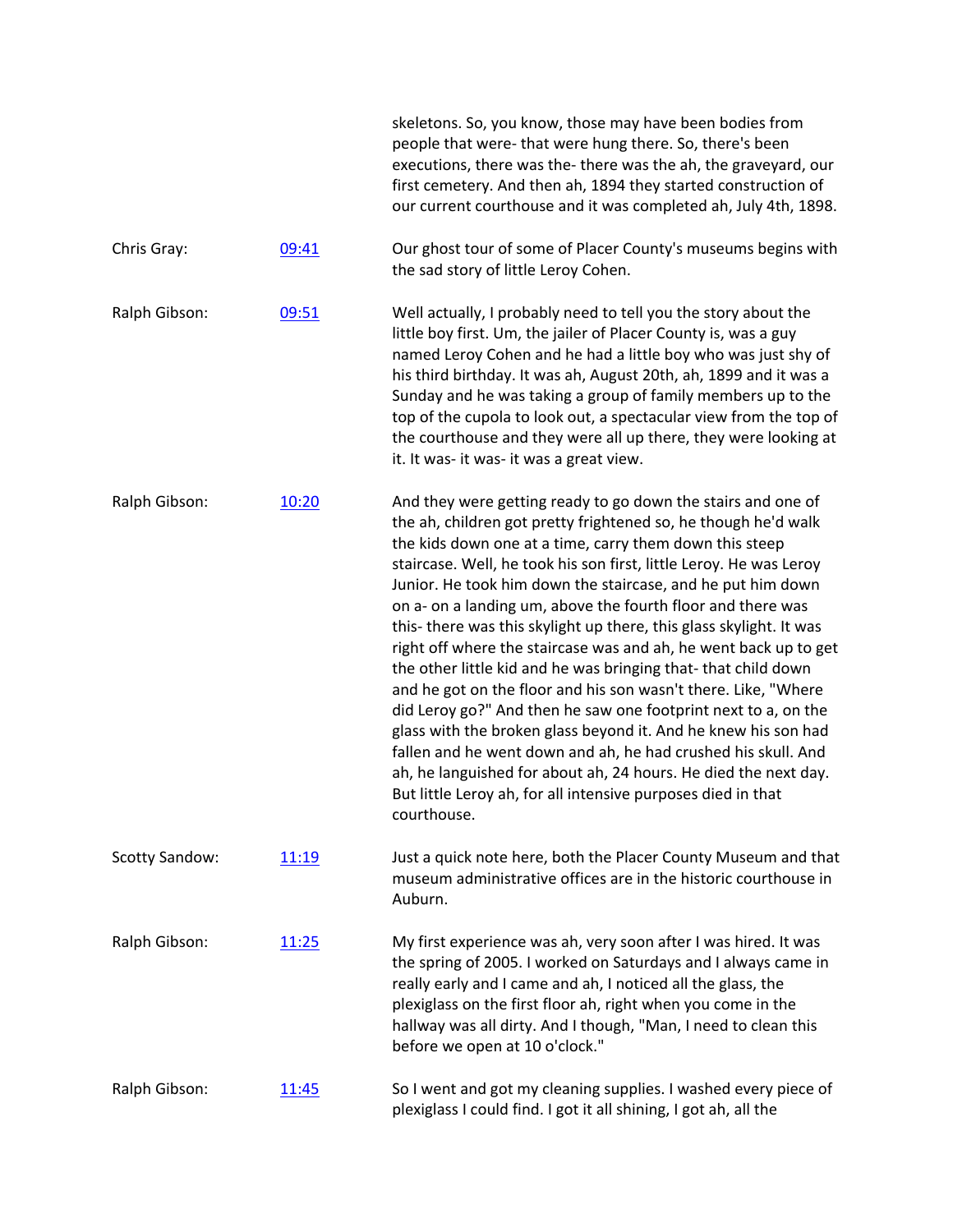|               |              | fingerprints off, nose prints. Put my cleaning supplies away and I<br>went back to my office and the moment I saw down, the alarm<br>went off. And I went running back to the alarm panel and it said,<br>motion, case six.                                                                                                                                                                                                                                                                                                                                                                                                                          |
|---------------|--------------|------------------------------------------------------------------------------------------------------------------------------------------------------------------------------------------------------------------------------------------------------------------------------------------------------------------------------------------------------------------------------------------------------------------------------------------------------------------------------------------------------------------------------------------------------------------------------------------------------------------------------------------------------|
| Ralph Gibson: | 12:05        | Ah, "What- what the heck?" So, I went running out and I looked<br>at the case and I thought maybe when I was cleaning, I jostled<br>something and it fell and out of place, but I looked and looked<br>and nothing was moved, nothing had fallen. And then, about<br>three feet off the ground, dead center in the case I saw two very<br>dirty (laughs) little hand prints, like a little boy or little girl had<br>pressed their hands against that glass.                                                                                                                                                                                         |
| Ralph Gibson: | 12:28        | And I didn't know the story about Leroy Cohen at that time. I<br>could not figure out where those prints came from because the<br>front-the door was locked. No one had access to that building.<br>I'm the only one there and yet here are these kid's prints right<br>on that-right on that glass. I could not figure it out.                                                                                                                                                                                                                                                                                                                      |
| Ralph Gibson: | 12:43        | And it was later on I heard about the little boy, ah, little Leroy<br>Cohen. And ah- ah bailiffs going back into the '60s and '50s um,<br>have heard and seen that little boy playing in the courthouse.                                                                                                                                                                                                                                                                                                                                                                                                                                             |
| Ralph Gibson: | 12:56        | It was a bailiff that was on the second floor and there was a trial<br>going on in one of the smaller courtrooms on the second floor<br>and ah, he looked over, he was hearing a- a like a ball bounce.<br>He looked over and he saw a little boy dressed in old time<br>clothes. And this little boy was bouncing a little ball and he was<br>getting ready to go down the staircase, down to the first floor,<br>but he wanted to quiet the kid because he had a trial going on.<br>So as he saw the kid going down the stairs, he radioed to the<br>bailiff on the first floor and said, "Hey, we got a kid bouncing a<br>ball. we got stop him." |
| Ralph Gibson: | 13:28        | So the bailiff on the first floor went up the stairs, the bailiff on<br>the second floor went down the stairs and they met and there<br>was no little boy in between.                                                                                                                                                                                                                                                                                                                                                                                                                                                                                |
| Chris Gray:   | 13:42        | Up next, one of Placer County's most notorious murderers,<br>Adolf Webber makes an appearance.                                                                                                                                                                                                                                                                                                                                                                                                                                                                                                                                                       |
| Ralph Gibson: | <u>13:54</u> | The Adolf story is- is very dark and it's one I'm surprised has not<br>been made into a movie 'cause it's- it has all these strange<br>elements to it.                                                                                                                                                                                                                                                                                                                                                                                                                                                                                               |
|               |              | PART 1 OF 3 ENDS [00:14:04]                                                                                                                                                                                                                                                                                                                                                                                                                                                                                                                                                                                                                          |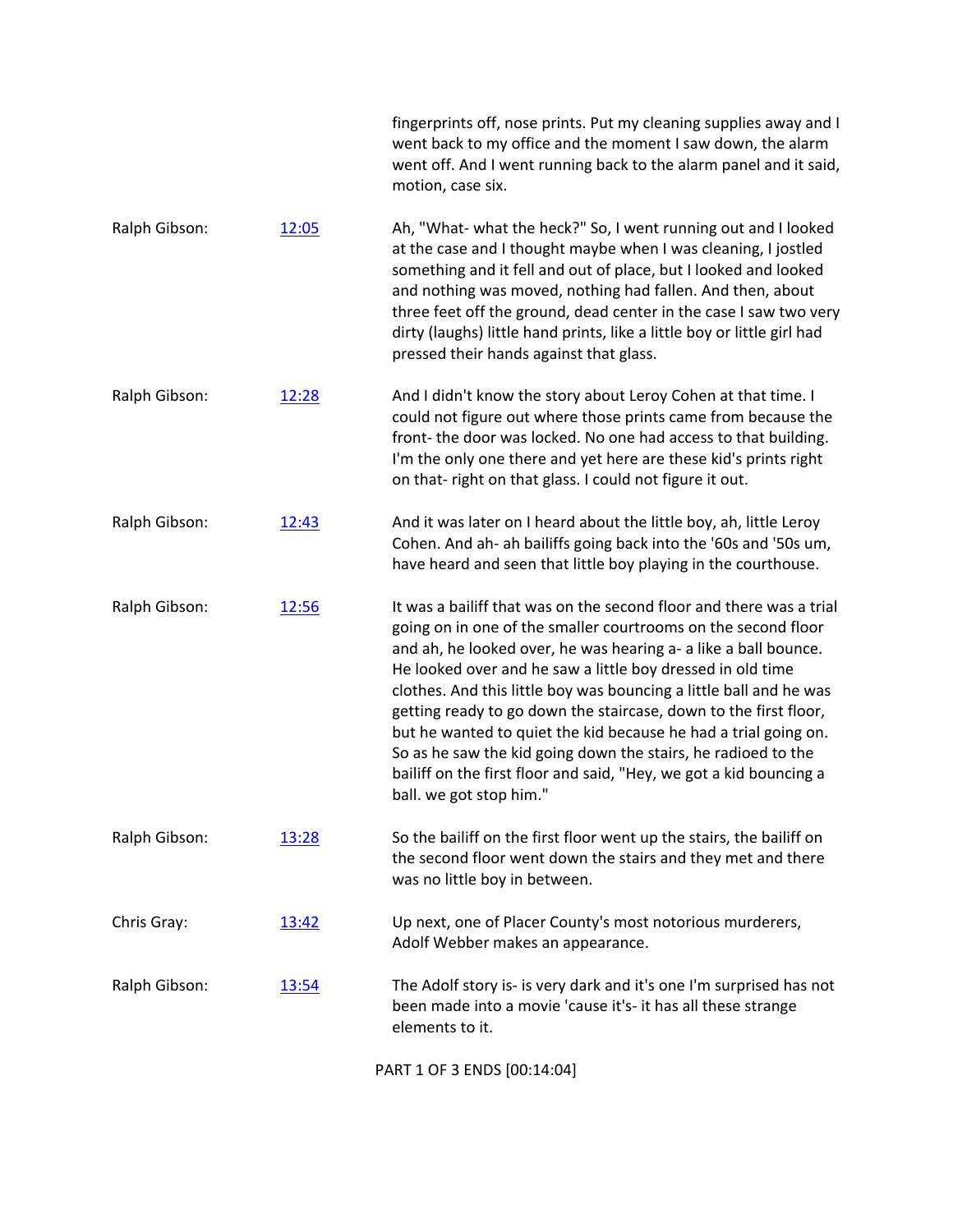| Ralph Gibson: | 14:02 | because it's, it has all these strange elements to it. He was,<br>uh, his father owned, uh, the Auburn Brewery, had several<br>properties that he leased. Essentially retired after he sold the<br>brewery. Retired in his forties. Um, they were well-off and, uh,<br>Adolph was, uh, a very gregarious and warm child growing up.<br>But when he got into his teens, it was like it was a light switch.<br>He became very withdrawn, very introverted, moody, um, and<br>no one could quite put a finger on what it was.                                                                                                                                     |
|---------------|-------|----------------------------------------------------------------------------------------------------------------------------------------------------------------------------------------------------------------------------------------------------------------------------------------------------------------------------------------------------------------------------------------------------------------------------------------------------------------------------------------------------------------------------------------------------------------------------------------------------------------------------------------------------------------|
| Ralph Gibson: | 14:38 | He was a brilliant kid. He- he- he could not find anyone around<br>here to play chess with. He had to play chess by mail to find<br>someone up to his, up to his standard. So, um, he was, he was<br>definitely a- a bright, bright boy. Um, but, uh, in May of 1904,<br>the Placer County Bank was robbed. And, uh, no one suspected<br>at the time but, uh, he ended up being the prime suspect, um,<br>after, I guess, after the murdered happened.                                                                                                                                                                                                         |
| Ralph Gibson: | 15:08 | Um, in November 10th, his entire family was murdered. Um,<br>they were all shot with a .32 caliber pistol and the- the house<br>was burned down to try to hide that fact. Adolph was suspected<br>of, uh, murdering his family and the motive being that his father<br>may have found out that he was the one that robbed the bank.<br>Well, he was convicted and sentenced to death and he was<br>hung at Folsom Prison on September 27th, 1906.                                                                                                                                                                                                              |
| Ralph Gibson: | 15:39 | And when he was  Uh, his body was put on public display in<br>Sacramento and hundreds of people, in the rain, lined up to see<br>his body. He was a rock star. He really was. He was getting love<br>letters from women across the country. And it was in the<br>courthouse and of course, the first floor is where the jail was.<br>And I was, uh, my office was down the hall opposite of where<br>the jail was, which is the main gallery. And I was working late<br>one night because I was gonna be meeting a volunteer who<br>worked full time and they were gonna meet me after hours in<br>the courthouse.                                             |
| Ralph Gibson: | 16:14 | Well, the courthouse was locked, so I kept walking down the<br>hall to look out the front door, waiting for this person. And on, I<br>was gonna be giving a presentation on Adolph later that week,<br>so he was in my head. And as I was walking toward the gallery<br>to look out that door, um, I, just dawned on me that this was<br>where he was incarcerated. And I said out loud, um, "Adolph,<br>why did you do it?" And the moment I said that, there was a<br>loud snap from my office. I went running back in and all four<br>shades, two shades on two separate windows had completely<br>snapped up, and that has never happened before or since. |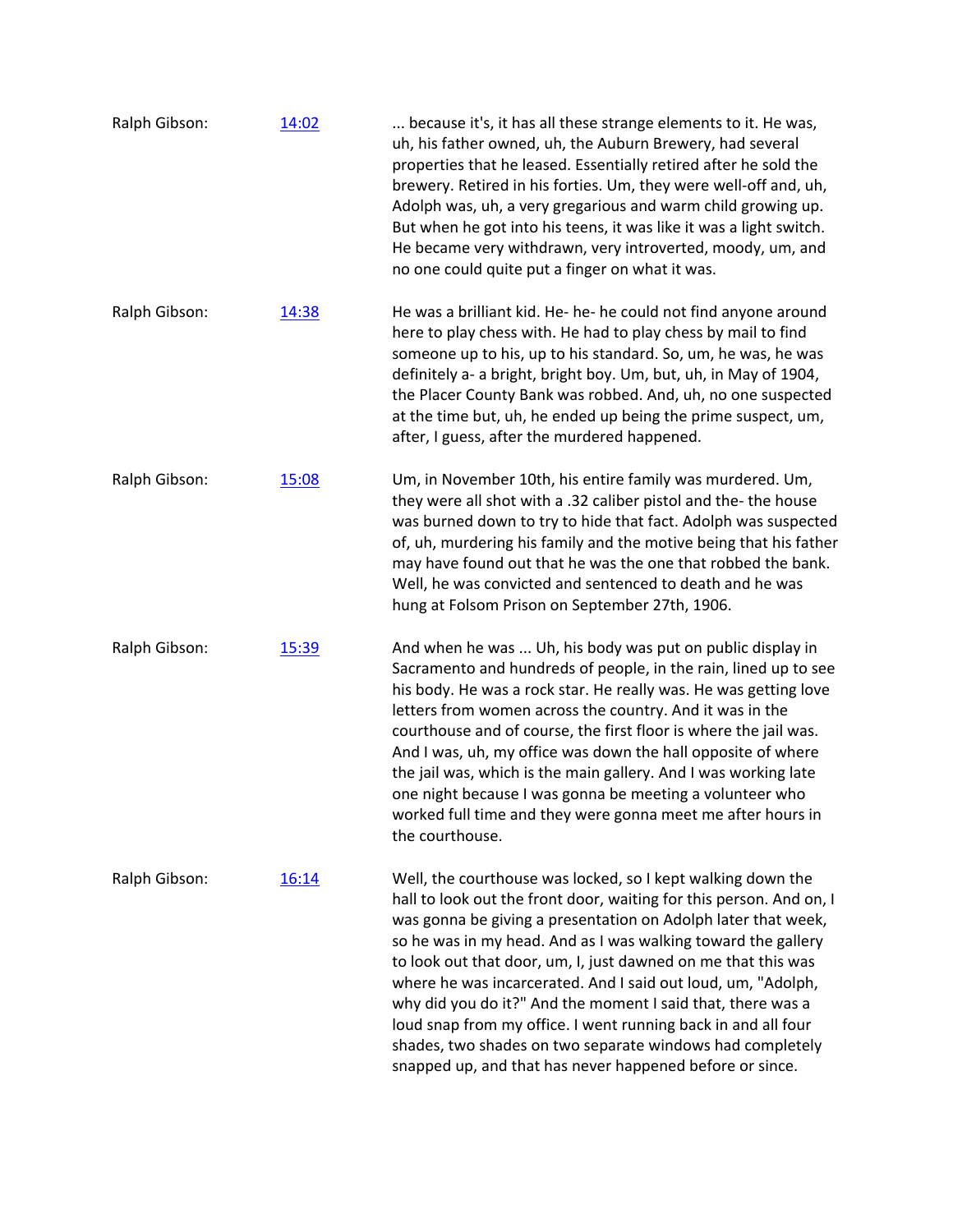| <b>Scotty Sandow:</b> | 16:52 | Sometimes ghosts aren't seen or heard. Sometimes spirits can<br>be smelled. The curious ongoings at the courthouse continue.                                                                                                                                                                                                                                                                                                                                                                                                                                                                                                                          |
|-----------------------|-------|-------------------------------------------------------------------------------------------------------------------------------------------------------------------------------------------------------------------------------------------------------------------------------------------------------------------------------------------------------------------------------------------------------------------------------------------------------------------------------------------------------------------------------------------------------------------------------------------------------------------------------------------------------|
| Ralph Gibson:         | 17:02 | This is something that-that a few of our staff has experienced.<br>When we're opening the courthouse and opening up all the<br>gallery spaces early in the morning, um, it's happened to me<br>several times. It's happened to different staff several times. It's<br>not every morning. It's not every week. It's not even every<br>month. But it- it, just one of those occasional things. We'll open<br>up our historic, restored sheriff's office door and we will smell<br>cigar smoke. There's no smoking in the courthouse. There's no<br>one outside that could be pumping that in.                                                           |
| Ralph Gibson:         | 17:36 | Um, we'll just smell cigar smoke. And we do know that Elmer<br>Gum is a former sheriff who died in 1941, we know that he<br>always smoked a cigar at that desk. So is it him? I have no idea.<br>But we will. We'll smell that cigar smoke every now and then.                                                                                                                                                                                                                                                                                                                                                                                        |
| Speaker 2:            | 17:50 | And the stories we've heard so far about Le- Leroy and Sheriff<br>Gum pretty clearly tie back to characters that we know have<br>been associated with the courthouse. Other presences are a<br>little more mysterious.                                                                                                                                                                                                                                                                                                                                                                                                                                |
| Ralph Gibson:         | 18:07 | I talked to a janitor, uh, that, uh, he was, uh, uh, one that would<br>clean upstairs late at night in the '70s. And, uh, when I talked to<br>him, he was still, he, when he brought up the story, he was still<br>fearful of this. He said that- that every now and then, he'd be,<br>uh, cleaning the upstairs. It was the third floor where the main<br>courtrooms are and he would smell, um, like this really old-<br>fashioned, he called it grandmother's perfume, just really old<br>flowery perfume.                                                                                                                                         |
| Ralph Gibson:         | 18:39 | And he just thought it was someone during the day that just<br>wore too much perfume and he'd, every now and then, he'd<br>walk through a cloud of it. And then one day, he was up there<br>and he was cleaning. Uh, he was buffing the floors. And, uh, he<br>saw a woman wearing an old-fashioned black dress with a wide-<br>brim black hat. He said she sort of glided across the floor in<br>front of him and went right through a locked door and that<br>same flowery perfume just enveloped him. And, uh, we don't<br>know who she was. We don't know if she's related to a trial.<br>Yeah, we- we- we have no clue who that- that woman was. |
| <b>Scotty Sandow:</b> | 19:22 | Thank you, Ralph Gibson, for sharing your experiences and<br>knowledge about our rich and lively history. We'll hear more<br>from Ralph later in this episode, including a story that may lend<br>photographic proof of one of Placer's ghosts.                                                                                                                                                                                                                                                                                                                                                                                                       |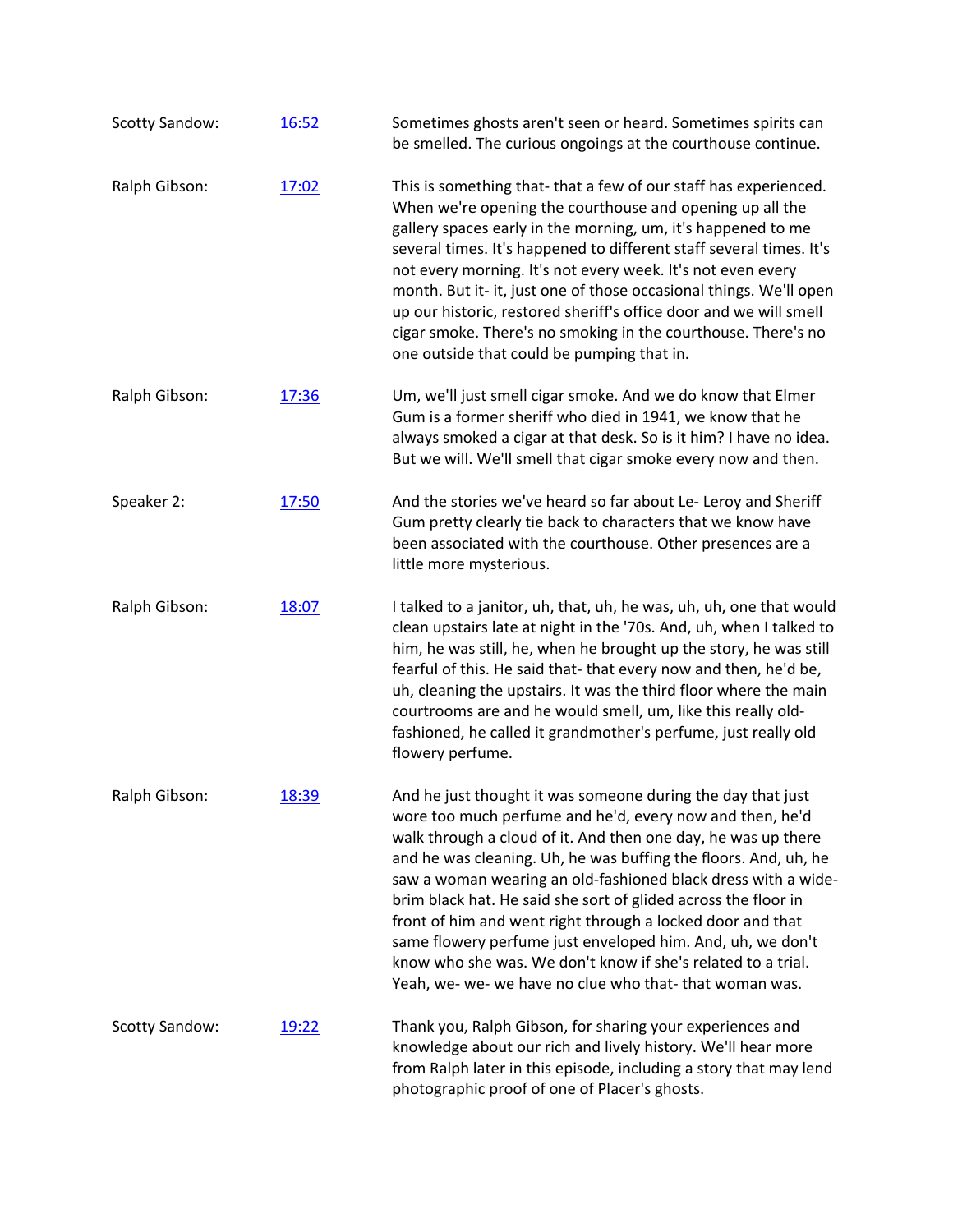| Speaker 2:   | 19:38 | And we'll hear about special events happening this fall that<br>celebrate and honor the history and spirits of Placer County,<br>including a preview of a new exhibit coming to the museums in<br>2020 called, Post Mortem.                                                                                                                                                                                                                                                                                                                                                                        |
|--------------|-------|----------------------------------------------------------------------------------------------------------------------------------------------------------------------------------------------------------------------------------------------------------------------------------------------------------------------------------------------------------------------------------------------------------------------------------------------------------------------------------------------------------------------------------------------------------------------------------------------------|
| Speaker 1:   | 19:49 | Now, we whisk you over to the Bernhard Museum, located just<br>a few short blocks away from the courthouse where a couple of<br>our museum docents share their experiences and other tales.                                                                                                                                                                                                                                                                                                                                                                                                        |
| Speaker 2:   | 20:00 | The Placer dead continues now. Our first ghostly Bernard<br>Museum story comes from Placer County Museum's docent,<br>Diane Adams.                                                                                                                                                                                                                                                                                                                                                                                                                                                                 |
| Diane Adams: | 20:13 | Hi. I'm Diane Adams and I work as a volunteer docent at the,<br>mostly the Bernhard Museum and with the Living History<br>Program with the kids at the Bernhard. It was built in 1851 by a<br>couple of guys named Bishop and Long. Uh, they built it as the<br>Traveler's Rest, which was a very basic, kind of pit stop. You<br>came off the stage, spend the night, get a meal, probably drink<br>and gamble, uh, roll a bedroll out. Upstairs, no beds, just floor<br>space. And, um, spend the night. Maybe get another stage<br>going somewhere or go out looking for gold was basically it. |
| Diane Adams: | 20:58 | And then the Bernhard's came and raised a family there around<br>1868. And so you'll see things that woulda been in a home<br>around that time between 1850, 1920. It's a really fun place to<br>come see. We decorate at Christmas and the displays get<br>changed around once in a while, especially the clothing upstairs.<br>Um, there's a lot of things in our archives with clothing and<br>those displays get changed and Christmas is very special there.                                                                                                                                  |
| Diane Adams: | 21:29 | Come by 3:00 if you want to tour because it takes about an<br>hour. My favorite part is the people who come there. I love<br>meeting people from all over, um, who come. I really like the<br>Living History Program we do with the kids 'cause I kinda like<br>kids and it's fun to hang out with them. And, um, and I like kind<br>of, um, keeping us rooted in our roots a little bit as we progress<br>on with all the things that we do in life now. But to kinda<br>remember where we came from, where- where our pioneers<br>came from and- and I love all the old dishes and stuff.        |
| Diane Adams: | 22:15 | The Bernhard family, well, they came from Germany, originally.<br>Uh, the story is they met on a boat coming over to America,<br>liked each other, got married, lived in Missouri for awhile. He<br>worked as a Teamster back there for awhile with his wagons<br>and horses going to bigger centers to get supplies and bringing<br>the supplies in to his little town. And then he found out about<br>gold. So he got on a boat, came down around on a boat down to                                                                                                                              |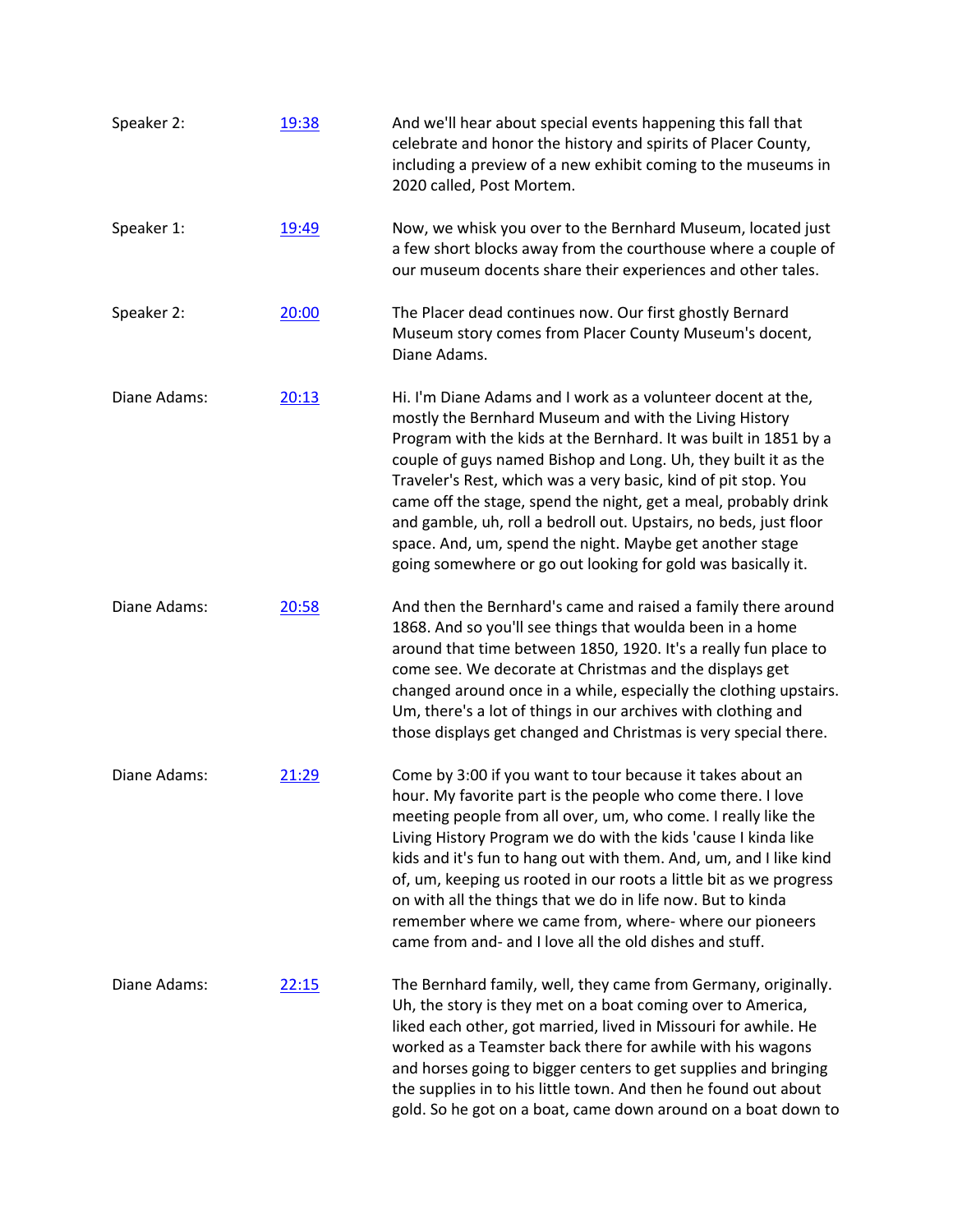|              |       | the Isthmus of Panama, got on another boat, came up, found a<br>little bit of gold, realized he wasn't gonna probably make it rich<br>with gold, so he just became a Teamster here.                                                                                                                                                                                                                                                                                                                                                                                                                     |
|--------------|-------|---------------------------------------------------------------------------------------------------------------------------------------------------------------------------------------------------------------------------------------------------------------------------------------------------------------------------------------------------------------------------------------------------------------------------------------------------------------------------------------------------------------------------------------------------------------------------------------------------------|
| Diane Adams: | 22:55 | Sent for his wife and child back East. They came out and then<br>they raised five children in that Bernhard house. He worked as a<br>Teamster. When the railroad came through, he, um, just bought<br>more land. And he was well-known for his wine. People would<br>come from San Francisco to drink his wine. Not sure if those<br>jugs of wine made it all the way back to San Francisco, but they<br>did come (laughs) and get one. (laughs)                                                                                                                                                        |
| Diane Adams: | 23:25 | W- after they passed away, their daughter  Around 1902, they<br>passed away. Their daughter inherited the property. She lived<br>there with her sons. Sons inherited the property. Eventually, we<br>got it as a museum. It was just before 11:00, 'cause that's when<br>my, um, volunteer shift starts at the Bernhard. It was a sunny<br>day, so I'm gonna say, it was, uh, it was about a year or so ago.<br>And it was really nice weather. I walked up to the front porch<br>like usual. And there's two really, um, skinny, narrow windows.                                                       |
| Diane Adams: | 24:04 | There's one on either side of the front door there and they have<br>a little curtain across 'em. And I saw a white, flowing figure go<br>past. Then I didn't think too much about it because the staff<br>person who was opening up that day often wears kind of long,<br>flowy kinda tops and I just thought it was her. So I went inside<br>and another docent was back in the kitchen. He'd gotten there<br>before me. And I said, "Oh, uh, where's Beth?" And he said,<br>"Oh, she's not in the house. She's out back opening up the<br>buildings." And I went, "Yes, I've seen my ghost." (laughs) |
| Diane Adams: | 25:02 | A woman with a long, flowy, white dress and just kinda went<br>from one window to the other. I think where I saw the ghost<br>and I, where w- the way the house is, they would've had to go<br>through a wall on either side of the door to actually pass right in<br>front of the door. 'Cause you step in and there's a little tiny bit<br>of a wall there that one side goes to the living room, one side<br>goes to the parlor. And- and this was right in front of the door,<br>so that was pretty exciting.                                                                                       |
| Diane Adams: | 25:47 | I don't like, second-guess that I saw it. It was like, yes, I saw it<br>and yes, it wasn't Beth in her outfit. And- and wow, that was<br>really cool. Nobody has really talked about that particular ghost<br>before that I've talked to. W- the thing I have heard is about,<br>um, a guy with a beard, looking in the windows from outside. So<br>I've been lookin' out for him; haven't seen him. I did hear<br>somebody walking around upstairs the other day, but when I                                                                                                                           |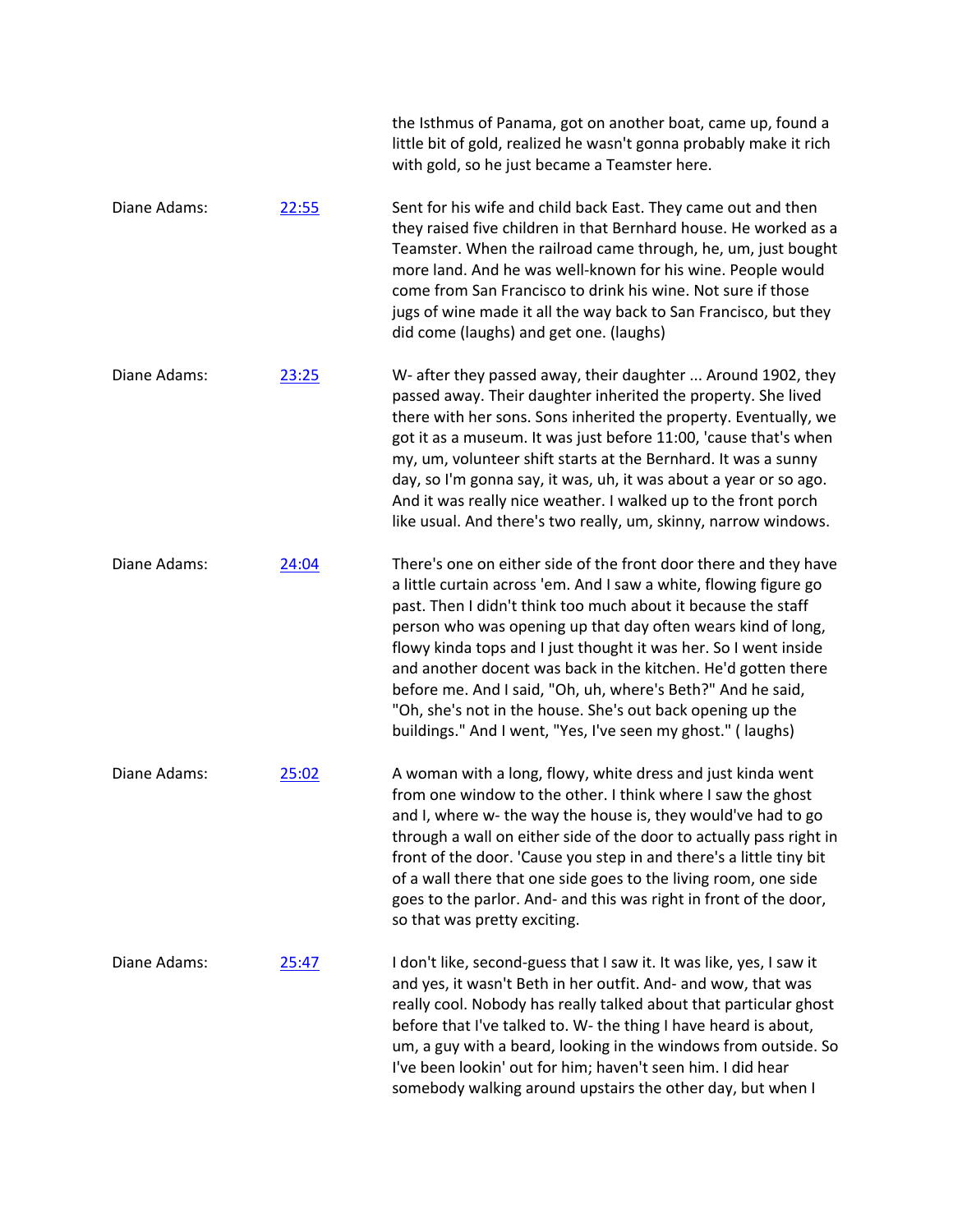|                      |       | went up, very bravely, "I'm gonna go up and see. I'm gonna go<br>say hi." Nobody was up, that I saw, was up there.                                                                                                                                                                                                                                                                                                                                                                                                                                                                                                                                                                                                                                                                                                                                                                                                                                                        |
|----------------------|-------|---------------------------------------------------------------------------------------------------------------------------------------------------------------------------------------------------------------------------------------------------------------------------------------------------------------------------------------------------------------------------------------------------------------------------------------------------------------------------------------------------------------------------------------------------------------------------------------------------------------------------------------------------------------------------------------------------------------------------------------------------------------------------------------------------------------------------------------------------------------------------------------------------------------------------------------------------------------------------|
| Diane Adams:         | 26:51 | And then I had another experience, um, very recently, a couple<br>of weeks ago. I was there with another docent and I was giving,<br>uh, a tour to somebody and we were in the dining room. And<br>right off the dining room is the kitchen. And there's a door that<br>is open that could close, between those two rooms, and the<br>door kept closing. And I would open the door and then continue<br>talking. And the door would close again. It didn't close all the<br>way. It closed about a little over halfway and then I would open<br>it again. And then it would close again. And the other docent<br>and I were like, "Something's really weird with the air<br>conditioning system. It's hittin' that door just right."                                                                                                                                                                                                                                      |
| Diane Adams:         | 27:41 | But it's the only time it's ever happened and it happened all day.<br>Every time we went by, the door was half closed again, so that<br>was, that's kinda cool. When I first started docenting, I heard<br>stories that the person who's in charge of, kind of our displays<br>and-                                                                                                                                                                                                                                                                                                                                                                                                                                                                                                                                                                                                                                                                                       |
|                      |       | PART 2 OF 3 ENDS [00:28:04]                                                                                                                                                                                                                                                                                                                                                                                                                                                                                                                                                                                                                                                                                                                                                                                                                                                                                                                                               |
| Diane Adams:         | 28:03 | that the person who's in charge of kind of our displays and<br>stuff, Kasha, she has a, um, a photographic memory for where<br>everything is in there. If something's out of place she notices it.<br>She had been talking to the docents about, "Stop kind of<br>messing around with the stuff in the kitchen, it's where it's<br>supposed to be and- and don't move it," and they were always<br>saying, "We're not moving it." They figured that maybe Mrs.<br>Bernhard was coming in at night after they'd done tours, and<br>moving things around in the kitchen. She doesn't seem to do<br>that too much anymore. We're pretty fussy about how we leave<br>things like if- if somebody comes through, and they open icebox<br>door to have a better look we kind of put it back where we think<br>it belongs because we know Kasha's gonna notice that it was<br>opened. (laughs). And still I go in there, and I find things kind of<br>a little bit moved around. |
| <b>Scotty Sando:</b> | 29:09 | Thanks to Diane Adams for sharing her stories with us. Her<br>stories are just the beginning. Things get a little more personal<br>with a second ghost sighting as told by Placer County Museum's<br>docent, Rebecca Denniston.                                                                                                                                                                                                                                                                                                                                                                                                                                                                                                                                                                                                                                                                                                                                           |
| Rebecca D.:          | 29:31 | Hi, I'm Rebecca Denniston, and I'm a docent for Placer County<br>Museums Division, and I've been doing that since 2002. Well,<br>this happened in 2004, and I was working at Living History, and<br>it was really, really different from the Living History program                                                                                                                                                                                                                                                                                                                                                                                                                                                                                                                                                                                                                                                                                                       |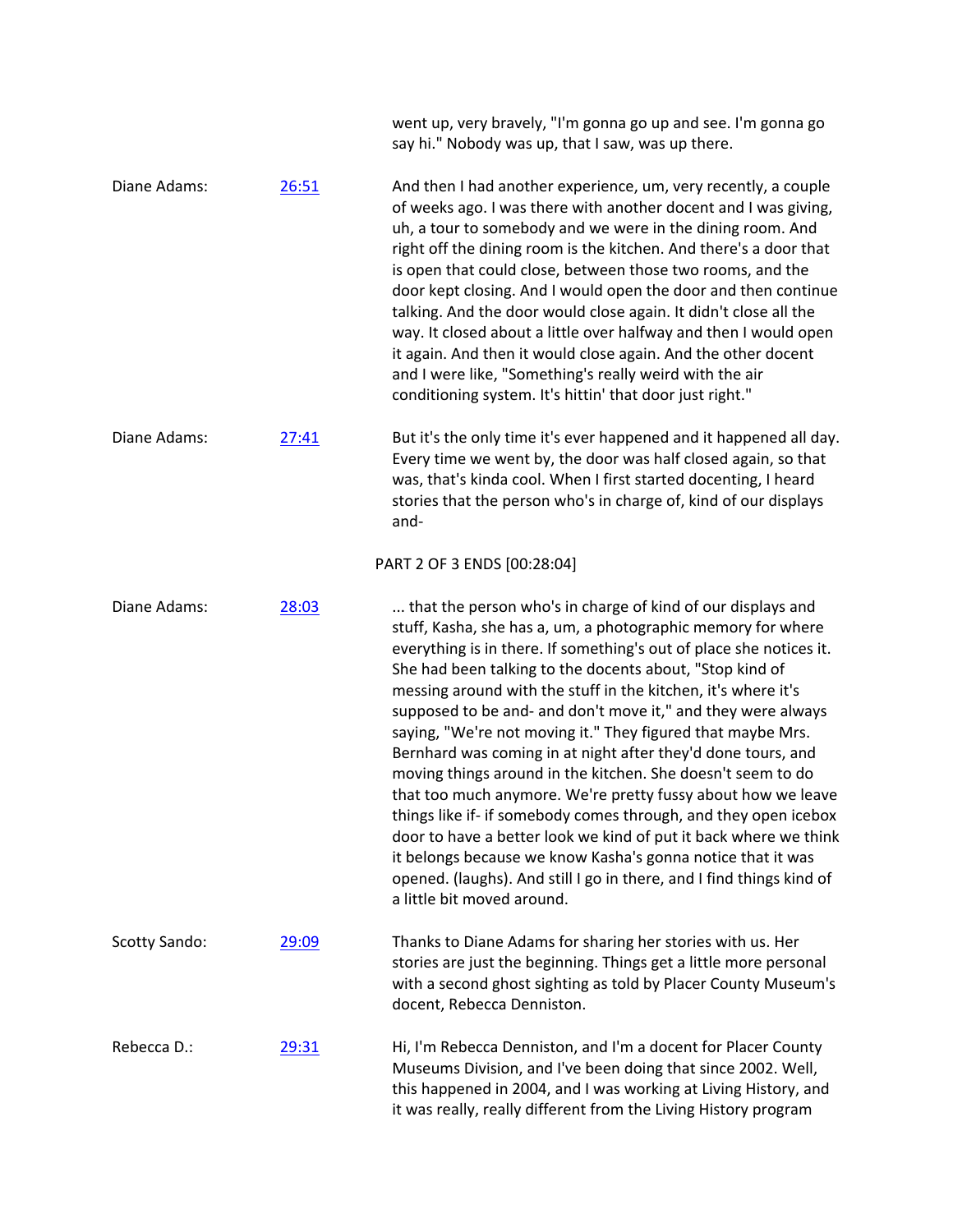|             |       | that we had have now. Um, we used to have what was when<br>we would do what was called a rainy day schedule, we would<br>stick people in the docent office, and set the kids up with<br>games, and stories, and somebody would be in- be in there<br>reading to them, and stuff like that, and it was just kinda this<br>nice, relaxed place.                                                                                                                                                                                                                                                                     |
|-------------|-------|-------------------------------------------------------------------------------------------------------------------------------------------------------------------------------------------------------------------------------------------------------------------------------------------------------------------------------------------------------------------------------------------------------------------------------------------------------------------------------------------------------------------------------------------------------------------------------------------------------------------|
| Rebecca D.: | 30:07 | And so, um, this particular day, we had a lady in there, she was<br>the grandma of one of the kids. Her name was Gena, and you<br>know, it was a great day. We had a great time, you know,<br>nothing happened that was out of the ordinary, and then as we<br>were leaving, Gena turned to Sandi Tribe, and I, because that's<br>who I was working with that day, she turned to us, and asked,<br>"Are there any ghosts in the house?" And we just kinda looked<br>at each other like, "Mm-hmm (affirmative). Okay. One of<br>those."                                                                            |
| Rebecca D.: | 30:40 | And then she said that, um, she saw a man in the sitting room,<br>and she said it was a good man, he was in a dark suit. He was<br>turning around looking at things, and she basically described<br>Mr. Bernhard. And what really creeped me out was that she<br>said how tall he was, and there was no way that she could've<br>known this. Um, he Mr. Bernhard was 5'7", she said he was<br>5'8", and that's what really I was like, "How would she know<br>this?"                                                                                                                                              |
| Rebecca D.: | 31:15 | Sandy said, "Well, miss well, Mary Jane had a door slammed<br>on her one time, but that's all we know, um, maybe we should<br>have the place checked out." And so, you know, she went off,<br>and she was really nice. It was- it was cool, she was very laid<br>back about the whole thing. So, I go back into the house,<br>because back then, the docents had to do all the cleanup, and<br>we had to wash dishes in the tiny, little butler's pantry with the<br>little, tiny water heater, but first of all, I stopped at the<br>bathroom off of the sitting room, and I'm thinking about what<br>Gena said. |
| Rebecca D.: | 31:47 | And so, I said it out loud, I said, "Okay. Mr. Bernhard, if that's<br>you, you're a gentleman, right? You wouldn't follow a lady into<br>the bathroom would you?" And I go in there, and I shut the<br>door, and I take my hat off. This hat that I have that I wear for<br>Living History, it's got the straw hat pin on it, and it's got pieces<br>of straw sticking out, and sometimes they fall out. So, basically<br>this hat's been disintegrating for the past 20 years.                                                                                                                                   |
| Rebecca D.: | 32:15 | So, I take the hat off, a piece of straw falls out. I think, "Okay. I'll<br>do what I've gotta do first." Next thing I know, the piece of<br>straw that was on the floor is in the trash, and I thought, "Okay.                                                                                                                                                                                                                                                                                                                                                                                                   |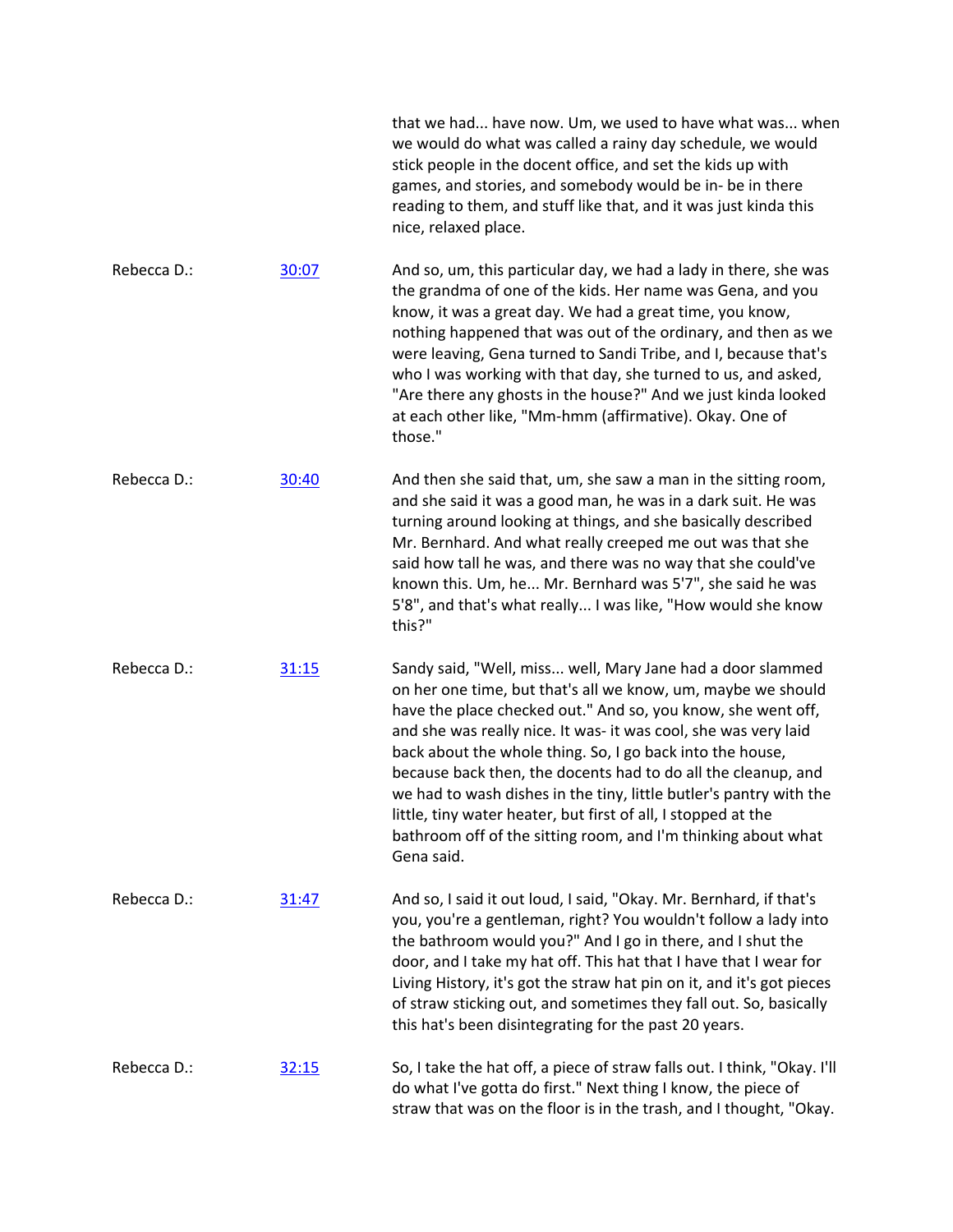|                |       | It's the Benadryl. I must be (laughs). I must be delirious from<br>the allergies, or something, because there's no way I could've<br>done this." And right when I'm thinking that, this cold prickle<br>goes over the back of my neck, and it just was like, "Okay. This<br>is (laughs). This is weird. This is really weird." So, I finished up,<br>and I got out of there, and yeah (laughs). I did not wanna stay<br>in that room.                                                                                                                                                                                                                                                                                                   |
|----------------|-------|-----------------------------------------------------------------------------------------------------------------------------------------------------------------------------------------------------------------------------------------------------------------------------------------------------------------------------------------------------------------------------------------------------------------------------------------------------------------------------------------------------------------------------------------------------------------------------------------------------------------------------------------------------------------------------------------------------------------------------------------|
| Rebecca D.:    | 32:52 | It was like the he was out there saying hi, and maybe trying<br>to (laughs) to pick up after me. I don't know. (laughs). I<br>heard Mr. Bernhard was a kind of a fastidious person, so it<br>would not be out of the ordinary for him to do something like<br>that, but um, yeah, it feels it just feels like that, you know,<br>maybe he was trying to take care of me, or something. I don't<br>know.                                                                                                                                                                                                                                                                                                                                 |
| Rebecca D.:    | 33:12 | It felt creepy. I just I kept repeating this- this Bible verse to<br>myself, "Greater is in me Greater is He that is in me than He<br>that is in the world," and just over, and over, and over again. It's<br>like, "Okay. Lord, this is one of my favorite places, and I don't<br>wanna get freaked out. I wanna come back here, and not get<br>freaked out again, and just, you know, get me calmed down<br>here." And that's what it felt like, and then I just I don't know,<br>I didn't really like to talk about it once it happened, because it<br>just felt kinda silly. It was like, "Okay. I You know, I know what<br>I saw, but it just feels weird to- to say anything to somebody,<br>because it doesn't feel quite real." |
| Rebecca D.:    | 33:49 | Ever since then, I've whenever I've gone into the house to-to<br>do a tour or whatever, and I walk by the sitting room, or the<br>parlor where the pictures of the family are hung, I'll just go, "Hi,<br>Bernhard's," or, "Good morning," or something, because I feel<br>like I'm covering my bases when I do that, and I haven't seen<br>anything since, so hopefully maybe that is keeping them happy.<br>I don't know, but um, but that's pretty much it. That was-that<br>was 15 years ago.                                                                                                                                                                                                                                       |
| Chris Gray:    | 34:15 | Special thanks again to Rebecca Denniston for joining The Placer<br>Life to recount her hair-raising tale. And we also heard from<br>Diane, and Rebecca that even though every night the docents<br>make sure that the lights are turned off at the Bernhard<br>Museum, on occasion, folks will drive by, and see that they're<br>on during the night, so maybe something to keep an eye on as<br>you're passing by.                                                                                                                                                                                                                                                                                                                    |
| Scotty Sandow: | 34:39 | As promised, Placer County Museum's administrator, Ralph<br>Gibson joins us again to tell us about an experience that<br>happened in a darkened tunnel at the Bernhard Museum, and                                                                                                                                                                                                                                                                                                                                                                                                                                                                                                                                                      |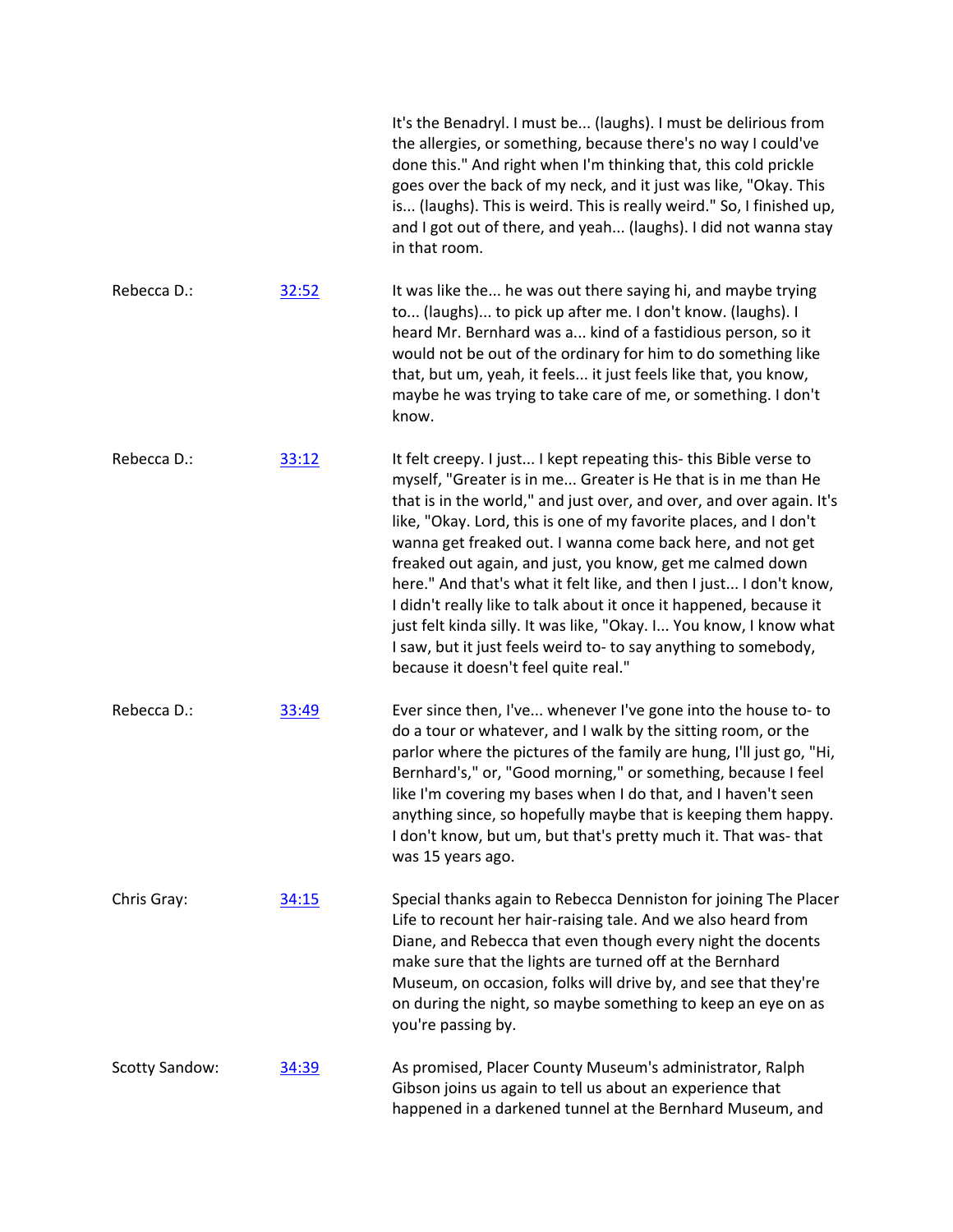we may have photographic evidence of a ghost that just might be proof that they're real. We'll share with you how to view that photo, so you can decide. Here's Ralph.

Ralph Gibson: [35:02](https://www.rev.com/transcript-editor/Edit?token=NDe7RvSGwohXVP1HxPaQ-k5a5kJdxTgkUu4V_1E7flJ4MPtQOq9kiWZ5AHEOusWENVfP0AGdzXX9vcwDN23op2qQ5QI&loadFrom=DocumentDeeplink&ts=2102.71) Way back in, I think it was 2014, this, uh, this- this group of folks came in for a tour of the Bernhard, and they were- they were sort of amateur ghost hunters, and they asked if they could just kinda poke around a little bit, and record, and see if they could catch some voices, and- and we told them, "Yeah. You're in for a tour anyway," so we just let them do that, and they asked to see the tunnel underneath.

Ralph Gibson: [35:21](https://www.rev.com/transcript-editor/Edit?token=1bkObinujijdumLRfs6h9bUsCANB87mSCGSaf7NahPmdUExcALPfSCFsXqQ9I2Bi3u0gV6a2u0nFlxhQ8hNSCygWUWY&loadFrom=DocumentDeeplink&ts=2121.33) So, we let them down to... this is something we can't do anymore, but back then we could, so we led them down into the tunnel, and uh, the guy took a series of photographs inside the tunnel that went- went from the- the basement of the Bernhard to the, uh, one of the doors on the second floor of the winery. It's where Mr. Bernhard used to- used to pipe his wine down this, uh... with- with, uh, pipes down there to fill up his barrels.

- Ralph Gibson: [35:45](https://www.rev.com/transcript-editor/Edit?token=Z8lvEZnJZPwC__ws03Bbt36vjBS28vEXeUZZ65QhBEhILG7sgoqg6HSOJVcYLf4_hmgZHcSAyKmnnARo2Ha3jo0x-B0&loadFrom=DocumentDeeplink&ts=2145.61) And they just took a series of photographs in this tunnel, and he didn't see anything when took... when he took the pictures, but on one picture, and not any other, but on one picture, there's this sort of misty, body-sized shape at the end of the tunnel.
- Ralph Gibson: [36:04](https://www.rev.com/transcript-editor/Edit?token=YwyrlK-f9UezpQF02gv7HkFdjFskNgb6klKH2Jj_lRmZ_Ace5nolV9CgXedHC0KzF1Q8J-ahRgH40nUBdt3dPwFrBRo&loadFrom=DocumentDeeplink&ts=2164.8) Whenever I was giving a tour of, say even the Kell House Museum in Texas, or at Bernhard Museum, the- the question always comes up, "Is the place haunted?" And while in Kell House, even the Bernhard, there's been some stories. I always try to tell people that, yes, you know, we've heard things, we've seen things, but really when you walk into an old building, there's this sort of feeling of continuity with the past, and it'sit's much easier to believe that people are still there, they're walking around, um, because you're looking at the old artifacts. You're looking at the... you're in an old house. It looks just like it did 100 years ago.
- Ralph Gibson: [36:36](https://www.rev.com/transcript-editor/Edit?token=o7RR8rOkrpPG420B7EJ5EHYkOWpUvqrDli2HdtTnRLOvmzXTxXImDWb7A1Bnq8gd7ZV2DWyXLK5lHXSZPj4BfRPdJPQ&loadFrom=DocumentDeeplink&ts=2196.81) And so, that feeling of continuity, I think opens people up to- to, uh, to that sort of possibility that, you know, there are things that are still living, they're not living, but things are still around. (laughs). Um, so I think that's a little bit- a little bit of what goes on in someone's brain when they're in an old- old setting. Chris Gray: [36:53](https://www.rev.com/transcript-editor/Edit?token=hIDiZynKPIZnAFBbJFblrbpk50jtyK5xYXobJ0aM9NqJ7GQf9wr2JET8zXuihxF90wUVSzw0dp79g9WH3xnsfM89McY&loadFrom=DocumentDeeplink&ts=2213.69) If after hearing some of these tales, you too are looking for a
	- little bit of that continuity with the past, or maybe a little bit of a brush with Placer County's ghosts, this month, Placer County Museums has you covered.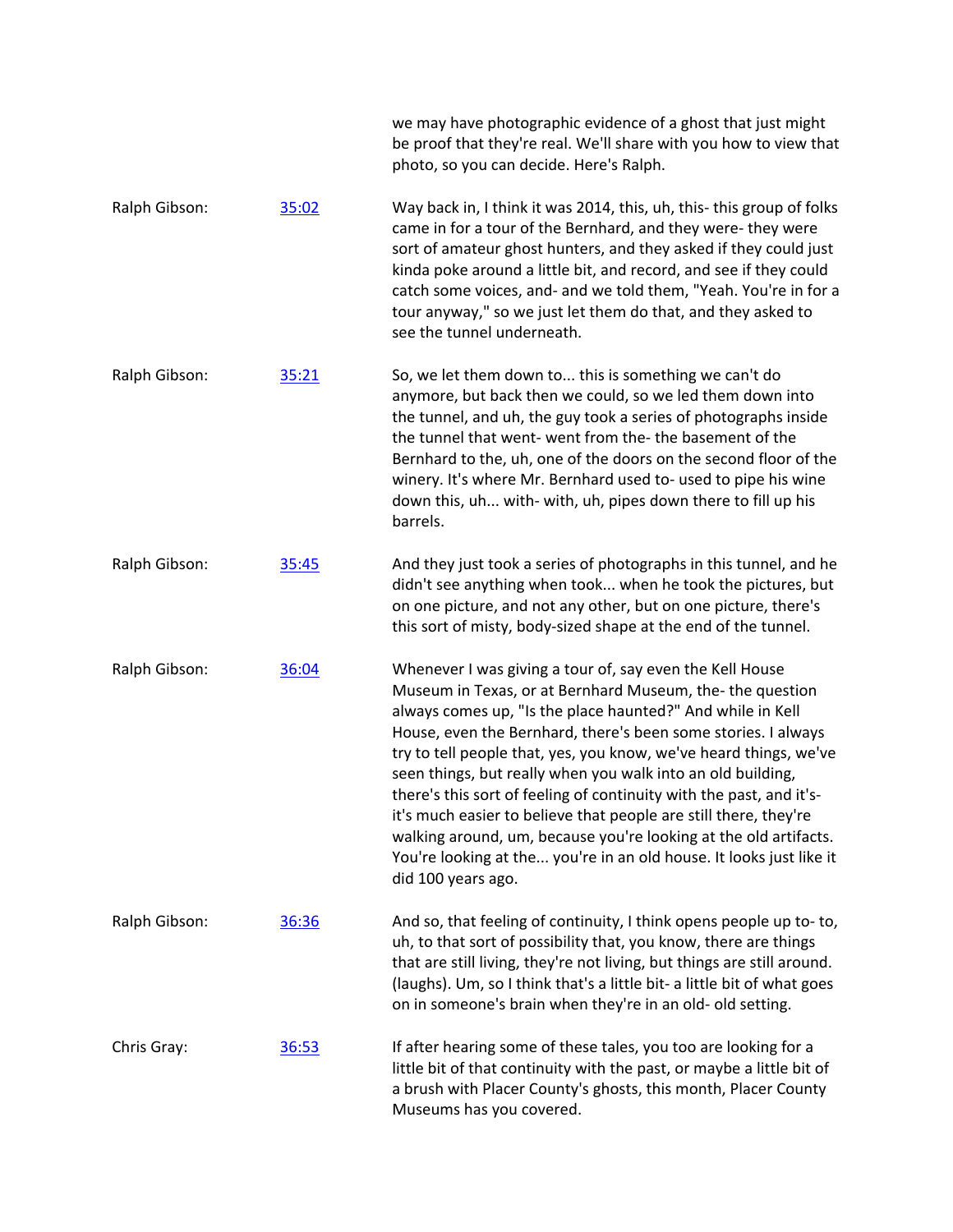| <b>Scotty Sando:</b> | 37:04 | Here's Ralph with details of some of the events we have<br>planned.                                                                                                                                                                                                                                                                                                                                                                                                                                                                                                                                                                                                                                                       |
|----------------------|-------|---------------------------------------------------------------------------------------------------------------------------------------------------------------------------------------------------------------------------------------------------------------------------------------------------------------------------------------------------------------------------------------------------------------------------------------------------------------------------------------------------------------------------------------------------------------------------------------------------------------------------------------------------------------------------------------------------------------------------|
| Ralph Gibson:        | 37:08 | Yeah. Uh, the first one is, uh, actually coming up this Sunday,<br>October 6th at 1:30, is our Old Auburn Cemetery Tour. Um, this<br>is free. You don't have to register, you don't have to make<br>reservations, you just show up. And uh, there's a little welcome<br>table, and you'll have a map, and we have actors in the<br>cemetery that are portraying different characters from our past,<br>and you- you pick whichever path you wanna go, and uh, it's-<br>it's really fun, and uh, yeah, it's a really good walk through<br>history.                                                                                                                                                                         |
| Chris Gray:          | 37:38 | While Placer County doesn't host these, Placer County Museum<br>staff lend their expertise to the annual Old Auburn Ghost Tours<br>too.                                                                                                                                                                                                                                                                                                                                                                                                                                                                                                                                                                                   |
| Ralph Gibson:        | 37:45 | Those tickets sell out quick. Um, they're already sold out for this<br>year, but certainly something you wanna keep an eye on for<br>next year. The tickets are usually sold, uh- uh, either late-<br>August, or early-September, and uh, the tours this year are- are<br>on October 26th, October 30th, and November 2nd, and uh,<br>again, players will be re- recounting, uh, um, ghost stories<br>throughout Old Auburn, including the courthouse.                                                                                                                                                                                                                                                                    |
| <b>Scotty Sando:</b> | 38:11 | And in spring 2020, Placer County Museums unveils their<br>newest exhibit, Post Mortem, which takes a look back at the<br>ritual and mourning of the Placer County dead.                                                                                                                                                                                                                                                                                                                                                                                                                                                                                                                                                  |
| Ralph Gibson:        | 38:21 | We have an exhibit coming out, uh, in the spring of 2020, and<br>it's entitled Post Mortem, and uh, the- the reason we're having<br>this exhibit is we were recently given a large donation of<br>mortuary, um, tools, from one of the original mortuaries in<br>Auburn. In fact, uh, it's one of the oldest buildings, you know,<br>on- on Commercial Street. Um, it's that's where our first<br>mortuary was, and uh, then they moved to a, uh, a spot right<br>across from the, uh- uh is it the Episcopal church on Lincoln<br>Way? I think it's the Episcopal church. Right across the street<br>from them is where they moved to, but they had all of these<br>19th Century, and early-20th Century mortuary tools. |
| Ralph Gibson:        | 39:04 | So, they donated them to us. We have a huge- huge collection,<br>plus we've also got a lot of mourning implements. We have a<br>mourning brooch, one of the Bernhard's'. We have mourning,<br>uh- uh, a mourning gown. So, we thought it'd be interesting to<br>talk about death, and the ritual of death, and mourning, um,<br>how it's changed, because before the Civil War, the Civil War<br>was kinda like the demarkation line. Before the Civil War,                                                                                                                                                                                                                                                               |